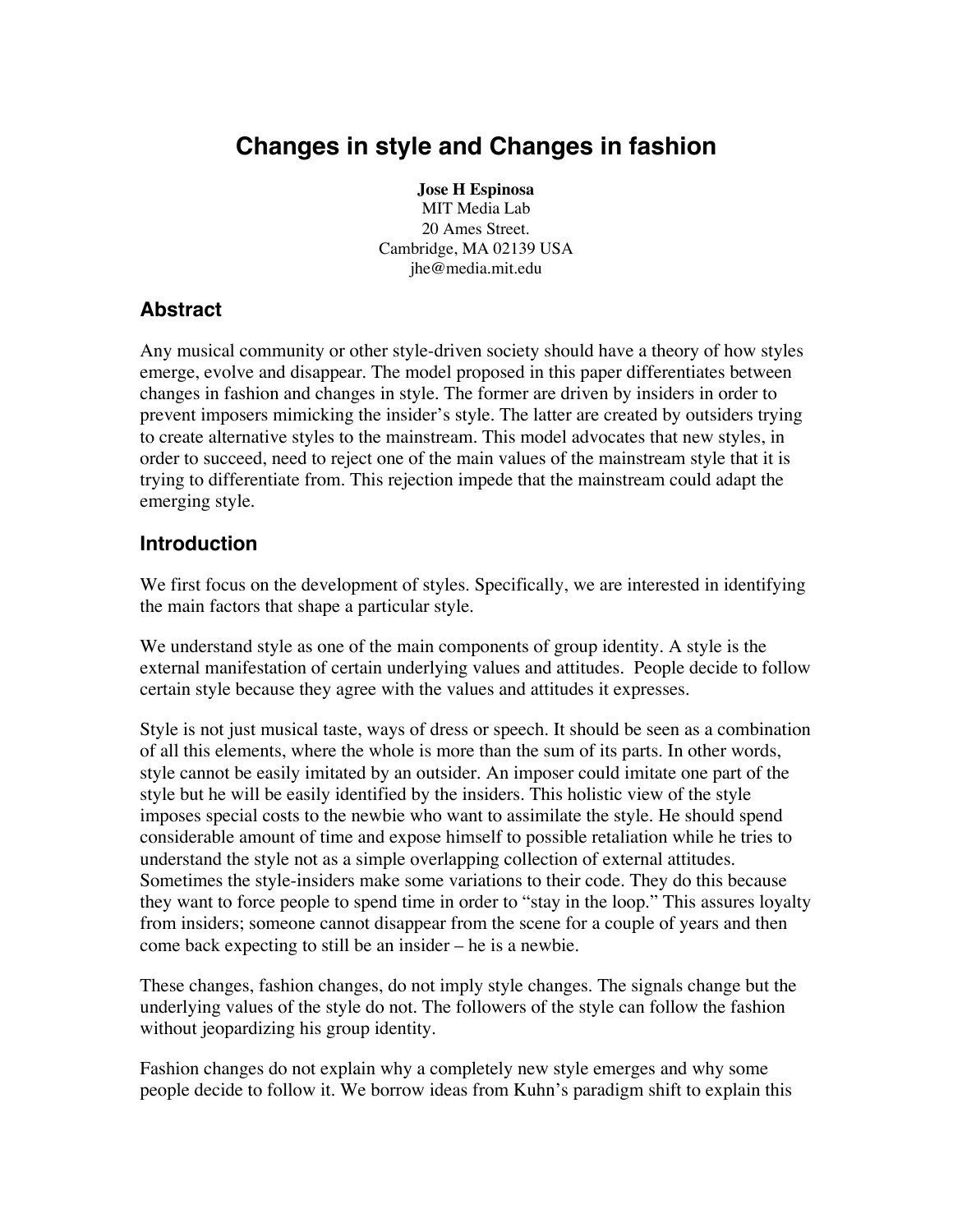phenomenon. We argue that there are people who propose alternative styles; they wish to differentiate themselves from the mainstream style. The alternative followers will chose a set of underlying values that are incompatible in some sense with the mainstream culture. This will assure that the mainstreamers do not follow them.

This paper is structured as follow. First, we explain the fashion changes from the point of view of signalling theory. Second, we use this theory to explain the differences between changes in fashion and changes in style. Third, we make an analogy of this ideas and the paradigm shift theory. Then we explain the cycle of alternative styles becoming mainstream. Finally we provide some discussion and conclusions.

## **Signalling theory, an explanation to fashion**

Signalling theory has been used to explain the meaning of signals in nature. The main point of the theory is that to keep a signal honest it is necessary to impose a cost on the sender (Bergtrom 2002). This cost assures that more capable senders will pay a lower cost to emit a signal than less capable ones. For example, female peacocks prefer males with long and bright tails. On the other hand, males have to spend much energy to keep their tail big and shiny, so stronger males can create and maintain these tails more easily than the weak ones. This will make the male's tail a reliable signal of his strength and health that the female bird can use to choose her mate. This is known as the handicap principle. This kind of signal is called *assessment signals* (Bergstrom 2002).

Sometimes it is impossible to keep the signal costly enough to assure its honesty (Dawkins 1991). If the society lowers the cost of the signals to facilitate communication, it is open to deception. The meaning of this signal depends on social conventions, so they are called *conventional signals.* This kind of signal is still meaningful because the members of the community have some memory of the past performance of the others inhabitants of the environment (Dawkins 1991). One typical example of this is the reputation of a physician. A regular person cannot evaluate the quality of a medical doctor. He should rely on the experience and recommendation of other people to decide the doctor he wants to visit. This means that the physician must maintain good quality of service of her patients to have a good reputation and keep having patients.

Another way to keep the conventional signal meaningful is by changing the signal over time. This kind of signal is called *fashion signals* (Pesehdorfer 1995). The dynamics behind them is that the cost of emitting these signals decreases over time, so high quality individuals should keep changing their signals in order to signal their quality (Pesehdorfer 1995).

Fashion signals are not static signals. These signals convey their meaning over time. This means that a single snapshot of a signal is not enough to convey the underlying qualities of the sender. We need to have access to a set of signals that he displays over time to know his real qualities. The only way to prove the underlying quality is by displaying the right signal in the right time. The speed in the change of the signal depends on how easy it is for outsiders to fake. When the outsiders are able to counterfeit the signal, it does not serve as group identity signal, then the insiders find a new signal to express their identity.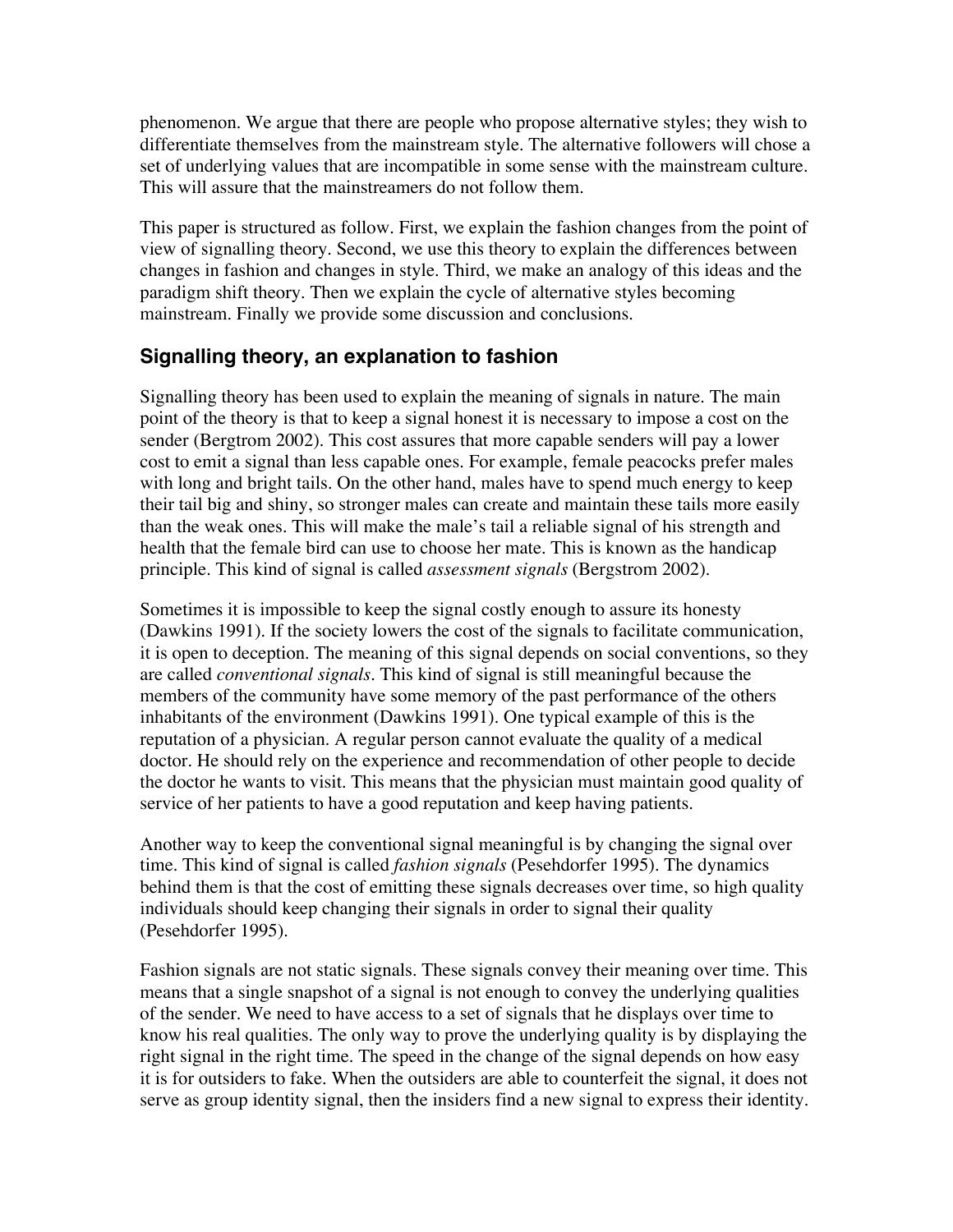For example, the changes in the dress code of particular styles are fashion signals. The insiders keep changing their wardrobe to distinguish themselves from the outsiders. Fashion signals are about having access to information. The easier it is to access the information, the faster this signals change. In the Internet era, where you can find information about anything from the screen of a computer, style signals change faster.

One force that drives changes in fashion is countersignaling (Feltovich 2001). Suppose that we can stratify society into three classes: high, middle, and low. It is difficult to differentiate among them using only *assessment signals*. This means that the middle group can easily imitate the high group signals, so the middle group can be confused with the high group, to the detriment of the high group. Countersignaling occurs when the high quality group starts to imitate the attitudes of the low group. This behavior helps to distinguish the high group form the middle group. If the middle group imitates the low group, they are not confused with the high group and take the risk of being confused with lower one (Feltovich 2001). The typical example of countersignaling is the use of slang. High quality individuals may imitate the speech of the lower classes. However, if the middle group imitates the speech of the high group, they will start to sound like the low group. Eventually the use of the slang will become more popular and the middle group can start using it without being confused with the lower group. At this point, the high group should find other ways to distinguish themselves from the middle group. This phenomenon helps to explain why fashion behaves in cycles (See Feltovich 2001for an explanation).

Recent sociological studies have used signalling theory to explain many aspects of human interaction, from mating (Gangestad, 2000) and aesthetic taste (Miller, 2001) in the offline world to Usenet forums (Donath 1998), and eBay (Kollock, 1999; Resnick, 2001) in the online world.

#### **Evolutions of new styles**

New generations want to differentiate themselves form old ones. They try to find their own group identity that give them cohesion as a generation and distinguish them from the mainstream. This change is not only in music style but also in ways of dress and speech. To assure that new style becomes a real signal of identity, young people should create a set of rules that are incompatible with the values of the style they are rejecting. This causes the style they want to differentiate from to play an essential role in the shape of the new style.

Music has an important role in the development of this new style; it serves to create and express social cohesion (Noah 1998, Hagen 2002). It brings people together by signaling a group identity and promoting social interaction. During these music gatherings, people see how others dress and speak. In other words, music provides the place where people can be influenced by others. We do not argue that music leads the development of new styles. On the contrary, music, dress and speech should be seen as a single unit, but it is the music that disseminates the new style as a whole.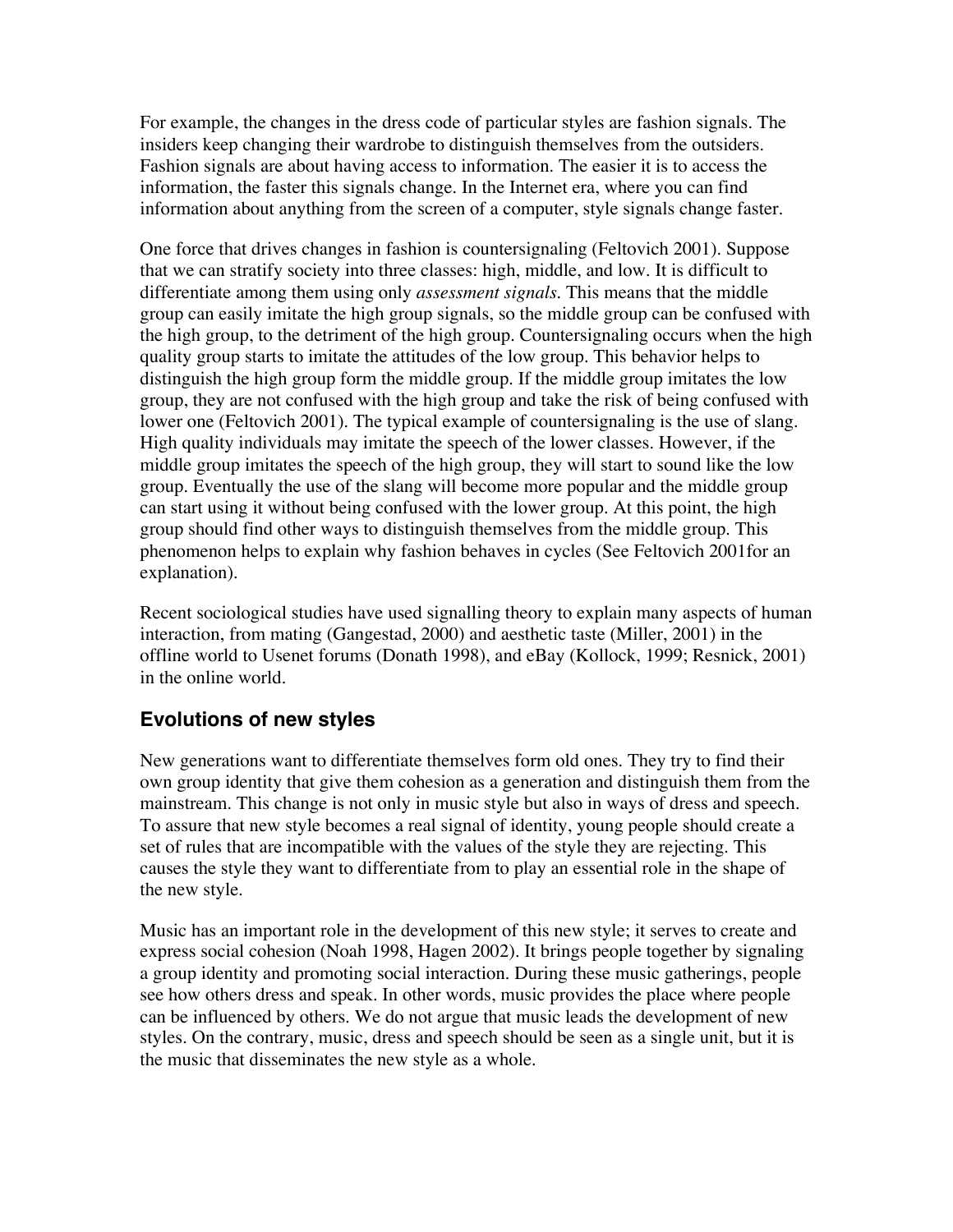To shape a successful new style, the new generation should find one or more important characteristics of the mainstream style and signal something that is incompatible with these values. This assures that mainstreamers find new styles unacceptable and incomprehensible. For this reason all the new styles born as a reaction of the old styles.

As one example, the punk movement was born as a reaction against the rigidity of British society. Punkers reject the social formalism as a whole, reject the social structures and become anarchistic, reject the musical virtuosity of progressive rock and instead play music that is as dirty and unacademic as possible. Punks find that their attitudes will not be understood and followed by the mainstream, and thus they adapt them as elements of their own identity.

Similarly, electronic music was born as an antithesis of the traditional rock band. They reject having four people playing on the stage, and each of them playing a rigid set of instruments. Electronic music advocates claim the beginning of a technology-driven era where even traditional musical instruments are unnecessary. This causes the rejection of rock stars and their fans.

One proof of mainstream's disapproval of new styles is "moral panic." This kind of reaction shows that the set of values and attitudes of the alternative style is incompatible with some those of the mainstream. This will reaffirm the alternative group's identity in opposition to the mainstream identity.

Gaining this rejection of mainstream culture helps the new style to attract young people who are looking for a group with whom to identity. The rejection assures that their values are not going to be assimilated by the main style, making the alternative style a safe paradigm to find their group's identity.

This process is different from countersignaling. When a new style is born, a new set of signals is created that differentiates itself from the mainstream culture. This signal is essentially inaccessible to the mainstream culture, which makes it meaningful as a separation signal. This includes imitating attitudes of a lower social group, generating a music style, or approach partying. While punkers act or actually become homeless they do so to "find their own place to breath" not to differentiate themselves from the middle class. Similarly electronics music followers create their own music rather than mimicking the lower class. On the other hand, countersignaling does not look to create new attitudes; it is about the higher classes differentiating from the middle classes by imitating the lower class. Countersignaling does not create new signals.

## **New styles and paradigm shift**

#### *Kuhn's paradigm shift theory*

Kuhn divides the evolution of science into two stages, normal and extraordinary science. Normal science is the stage in which no new radical concepts are introduced; scientists try to expand the understanding of the world within a paradigm. Eventually they find contradictory evidence in this paradigm and the paradigm enters a crisis stage.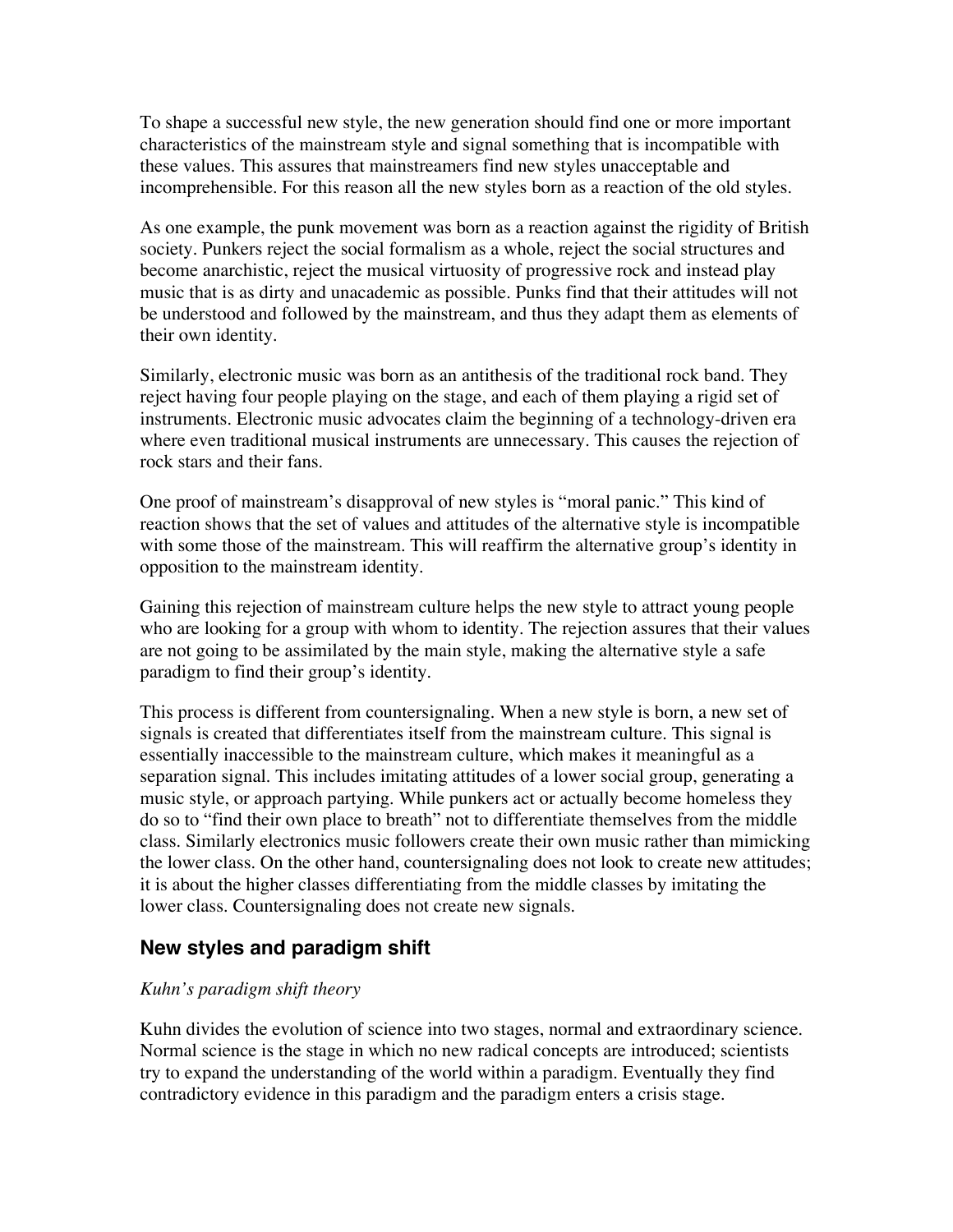Sometimes to solve this crisis, some concepts of the current paradigm have to change. This is called extraordinary science or paradigm shift (Perez 1999).

In Perez's words, the main characteristic of an extraordinary stage of science is the incommensurability, the inability to find an algorithmic point-to-point translation between both paradigms. For example, the concept of time is different in Newton's paradigm than in Einstein's paradigm, and thus a question like "How long does this object take to move from A to B?" cannot be translated.

Perez argues that this impossibility of complete translation assures that some people do not believe that the new paradigm provides valid explanations. These scientists are not wrong or being irrationals; they just cannot find an evident reason to validate the truth of the new paradigm. Indeed, sometimes the skeptics are right and the crisis is solved within the old paradigm, thus no extraordinary stage occurs. This makes science a subjective task but does not imply that is irrational.

Kuhn's theory says that during extraordinary stages, each scientist explores a path that she considers more plausible to solve the current crises, without any external or oversight structure to control the process. Since any scientist can find an irrefutable proof that his path is correct, or prove that the others are wrong. This search process helps to explore all the plausible solutions. One outcome of these searches is that sometimes two groups of scientists cannot reach an agreement of the right path to follow. When this happens, the field of study divides and new fields of study emerge.

As scientific evolution can be divided into normal and extraordinary science, so fashion and style changes should be seen as separate phenomena.

Thus, fashion changes are analogous to normal science; there is no depth change in the style. The change of the signal comes from insiders as distinguish from newcomers or impostors.

New styles are like extraordinary science periods where the whole meaning of being 'in' or 'out' changes in such a way that the mainstream could not follow the new style without abandoning some important part of its old style. These changes come from outsiders who are not willing to belong to the mainstream. This forces the alternative style to reject an important characteristic of the mainstream, which they cannot follow.

The main similarity between changes in style and changes in science is the concept of incommensurability. Just as it is impossible to make science applying two paradigms at the same time, so it is impossible to be part of two styles at the same time. Style incommensurability assures that the mainstream cannot assimilate a new style, and thus the new style is a reliable signal of non-mainstream identity.

As in science, the emergence of new styles are not decided by a select group, which plans what the next style is going to be. In a given time, there are multiple people proposing new styles, and most of them never get enough people to become noticed by others. Thus, these are failed styles that never get popularized. Because there are multiple styles trying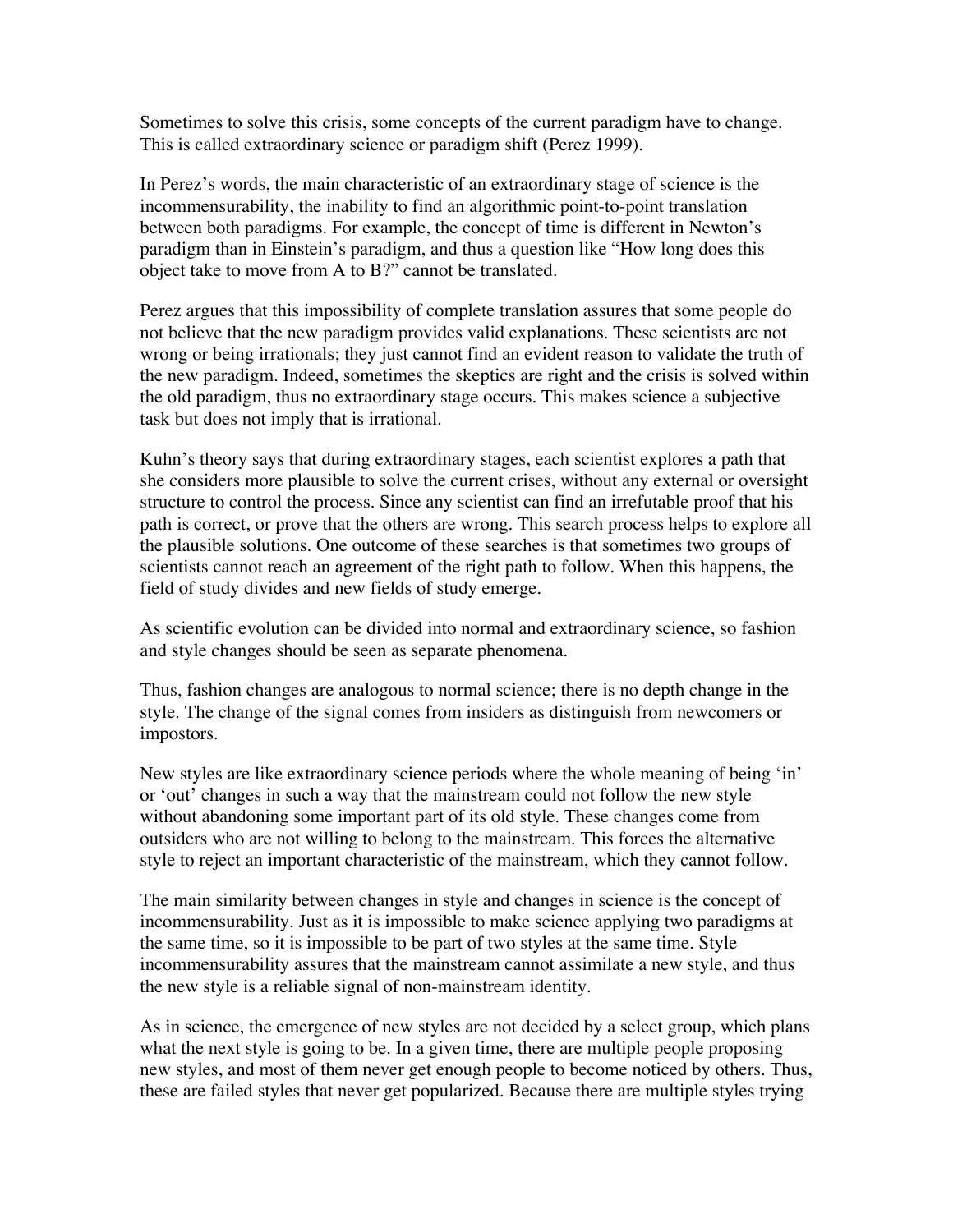to emerge and there is not a central command that dictates which style should be adapted, it is possible that in a given time, two alternative styles may emerge. This phenomenon is true in current days where we are seeing multitude alternative styles popping up from multiple sources and with different stylistic proposals.

One difference between these two phenomena is who drives the revolution. The scientific changes are started by the community looking for better explanations, it is made by insiders. The style changes are driven by outsiders.

## **The cycle of becoming mainstream**

If a new style reflects the concern and interests of a new generation, more and more members of the society will adapt it. When the adapters of the style reach some critical point, the style is brought to the attention of the general public. In this way, the style is not an alternative signal anymore; now is part of the mainstream culture.

Becoming a mainstream style creates an identity problem for the pioneers of the style. At the beginning, the non-mainstreamers create a new style as a reaction to the mainstream, and proudly see their style evolve and become more rich and complex. The new style is very effective in communicating a new set of values against the mainstream. This gets the attention of many early adaptors who understand the values and the attitudes of the new style. The early adaptors learn the secret code that allows them to understand and follow the fashion changes proposed by the pioneers. As time passes, more and more people adapt the new style, but unfortunately not all of them fully understand its underlying principles but nevertheless follow the external changes in the fashion. Thus, the new style has become mainstreamed. The pioneers get frustrated because their style does not serve as a differentiation signal anymore.

At this point new pioneers start trying to create new styles to differentiate from the current mainstream culture. The old pioneer's values are now a target of critics. Eventually a new style will start to gain momentum and the cycle will repeat again.

Since there are multiple alternative styles emerging all the time, this process is inevitable. Eventually some new style will emerge with an attitude and values that identifies many people. This style will get the critical mass necessary to become mainstreamed – sometimes to the detriment of the early style followers.

## **Discussion and Conclusions**

There are some questions that still need to be answered. What are the forces that make people reject traditional style and start looking for alternative forms of expression? It is true that once a particular style is adapted and becomes part of the mainstream does not serve as a signal for alternative identity, but this does not imply that it is time to start looking for new forms of expression. The Baroque period got established in the century XVI and ended in the XVIII – with 200 year as a mainstream style. In the dawn of the 21st century, this attitude still applies to for some styles and not to others. Country music